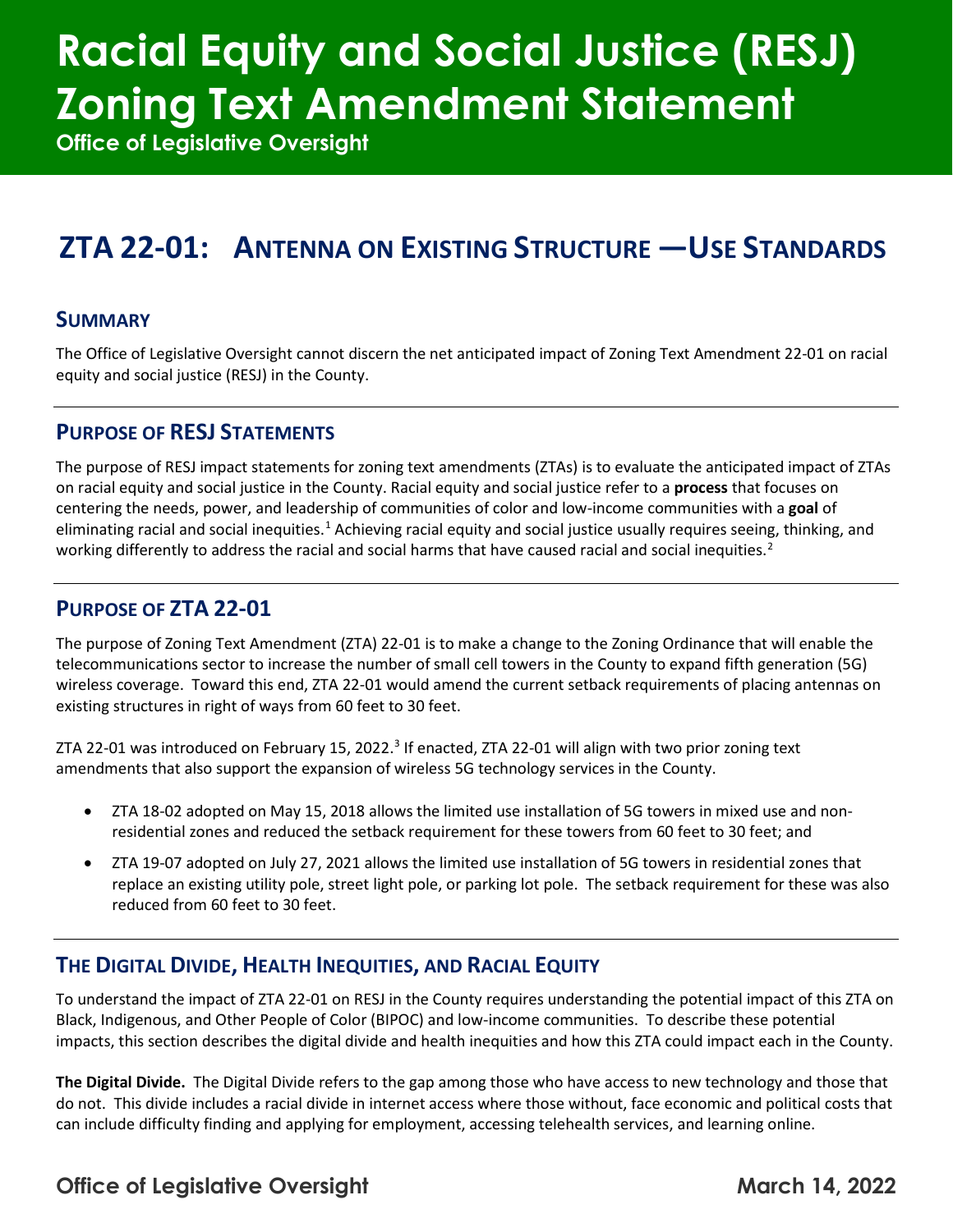## **RESJ Impact Statement Zoning Text Amendment 22-01**

In Montgomery County, there is a digital divide in broadband access where 94 percent of White and 96 percent of Asian residents had broadband access in 2019 compared to 92 percent of Black and 89 percent of Latinx residents.<sup>[4](#page-2-3)</sup> Yet, the digital divide in smartphone ownership is likely narrower than the divide in broadband access since nationally, 85 percent of White, 83 percent of Black, and 8[5](#page-2-4) percent of Latinx residents owned a smartphone in 2021.<sup>5</sup>

Research from the Brookings Institution contends that the ubiquity of smartphone use by race and ethnicity creates an opportunity to narrow the digital divide in broadband access by improving wireless services. This research states that:

"…5G will be a determining factor in whether or not mobile-dependent users fully partake in the global digital economy, especially as smartphones, cell phones, and other wireless-enabled devices become the *only* gateway to the internet for certain populations. For communities of color that often lack reliable broadband access, 5G represents increased economic opportunity through improved access to social services, such as health care, education, transportation, energy, and employment.["6](#page-2-5)

Brookings further notes that since Black and Latinx residents are more likely to depend on mobile services for online access, 5G networks must be widely available, affordable, and able to support emerging technologies that address public interest concerns.[7](#page-2-6) As such, expansion in 5G services could help bridge the digital divide by race and ethnicity.

**Health Inequities.** Health inequities refer to systematic differences in health outcomes that reflect differential access to the social determinants of health (e.g. access to food, housing, income, education, health care) often by race and ethnicity. Examples of health inequities include lower life expectancy, higher rates of mental illness, and difficulty in getting health care among BIPOC compared to White people. In Montgomery County, for example, between 2013-15:[8](#page-2-7)

- The heart disease mortality rate was 127.8 per 100,000 Black residents compared to 110.0 White residents, 59.8 Asian residents, and 55.7 Latinx residents;
- The breast cancer mortality rate was 25.6 per 100,000 Black residents compared to 19.5 White residents, 10.9 Latinx residents, and 7.3 Asian residents; and
- The infant mortality rate was 8.8 per 1,000 live births among Black children compared to 4.9 for Latinx children, 3.8 for Asian children and 3.7 for White children.

The likely impact of ZTA 22-01 on current health inequities in the County is potentially two-fold. If ZTA 22-01 helps to narrow the digital divide in internet access as noted above, it could expand access to telehealth medicine that in turn could help narrow health disparities by race and ethnicity. But, if the reduced set back requirements for small cell towers authorized under ZTA 22-01 results in negative health outcomes, this in turn could widen health disparities by race and ethnicity. However, there is no consensus among researchers regarding the health and environmental impacts of expanding 5G technology by reducing setbacks. As such, the potential health effects of reducing setbacks to expand 5G technology and its probable impact on health inequities remains unknown.

Various research studies link radiation emitting from cell phone towers to a number of health concerns that include miscarriages, suppressed immune function, and childhood leukemia. [9](#page-2-8) Yet the consensus among federal agencies based on their review of the research is that cell phone towers do not pose an environmental or health risk to the public.<sup>[10](#page-2-9)</sup> A recent appeals court decision, however, finds that the Federal Communications Commission's (FCC) claims about the health and environmental impacts of 5G technology are insufficient.<sup>11</sup> In turn, the Appeals Court has asked the FCC to provide additional information to justify its claim that its current guidelines adequately protect against the harmful effects of exposure to radiofrequency radiation.<sup>[12](#page-2-11)</sup>